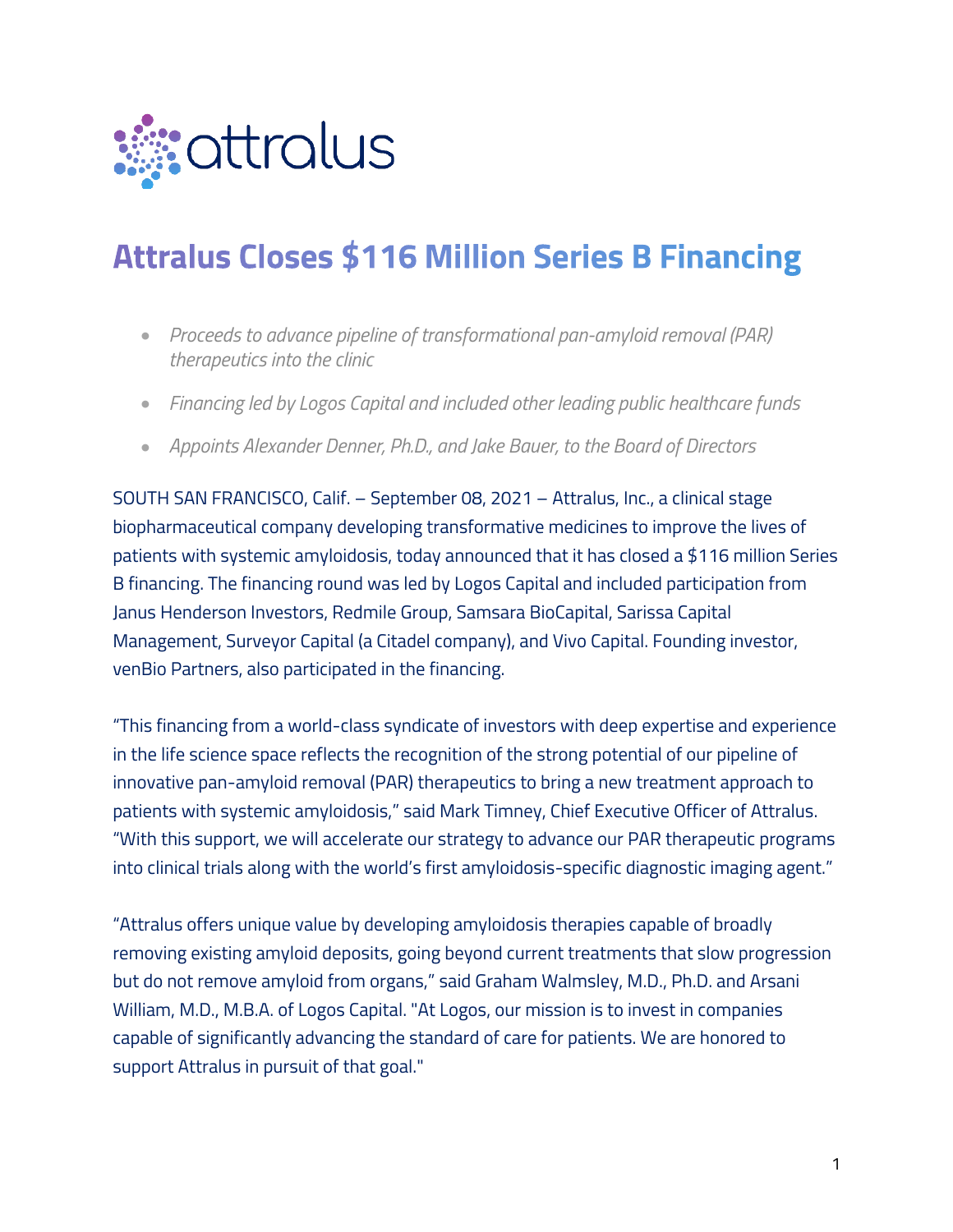Proceeds from the financing will be used to prepare the advancement of Attralus' PAR therapeutics into clinical trials. The first PAR therapeutic, AT-03, is expected to begin a Phase 1 biodistribution study in systemic amyloidosis patients. Additionally, the company plans to advance the AT-01 clinical program, an amyloid-specific imaging radiotracer for the diagnosis of systemic amyloidosis. The funding will also enable the company to expand its team and infrastructure to support future growth.

In addition to strengthening its cash position with the Series B financing, Attralus has also strengthened its Board of Directors with the appointment of two new directors this quarter.

In July 2021, Attralus announced the appointment of Jake Bauer, as an independent director. Mr. Bauer is a seasoned biopharmaceutical industry executive who most recently served as Chief Business Officer of MyoKardia, Inc., prior to MyoKardia, Inc.'s acquisition by Bristol Meyers Squibb.

Today, Attralus also announced that Alexander Denner, Ph.D. has joined the company's Board of Directors. Dr. Denner is a founding partner and chief investment officer of Sarissa Capital Management LP. From 2006 to 2011, Dr. Denner served as a senior managing director at Icahn Capital L.P. Prior to that, he served as a portfolio manager at Viking Global Investors and Morgan Stanley Investment Management. Dr. Denner serves on the board of directors of Biogen Inc. and Ironwood Pharmaceuticals, Inc. In the last five years, Dr. Denner has served as chair of the board of directors of Ariad Pharmaceuticals, Inc., and The Medicines Company, as well as a member of the board of directors of Bioverativ Inc.

"We are delighted to welcome Dr. Denner to our Board of Directors, as we accelerate development of our pipeline and continue to grow our business," said Corey Goodman, Ph.D., Chairman of the Attralus Board of Directors.

# **About AT-01 Pan-Amyloid Diagnostic**

AT-01 utilizes the company's pan-amyloid peptide, an amyloid specific radiotracer to image all types of systemic amyloidosis through PET/CT imaging. In initial clinical trials, AT-01 has been shown to detect all types of amyloid deposits, including AL and ATTR, in major organs such as the heart, kidney, liver and spleen.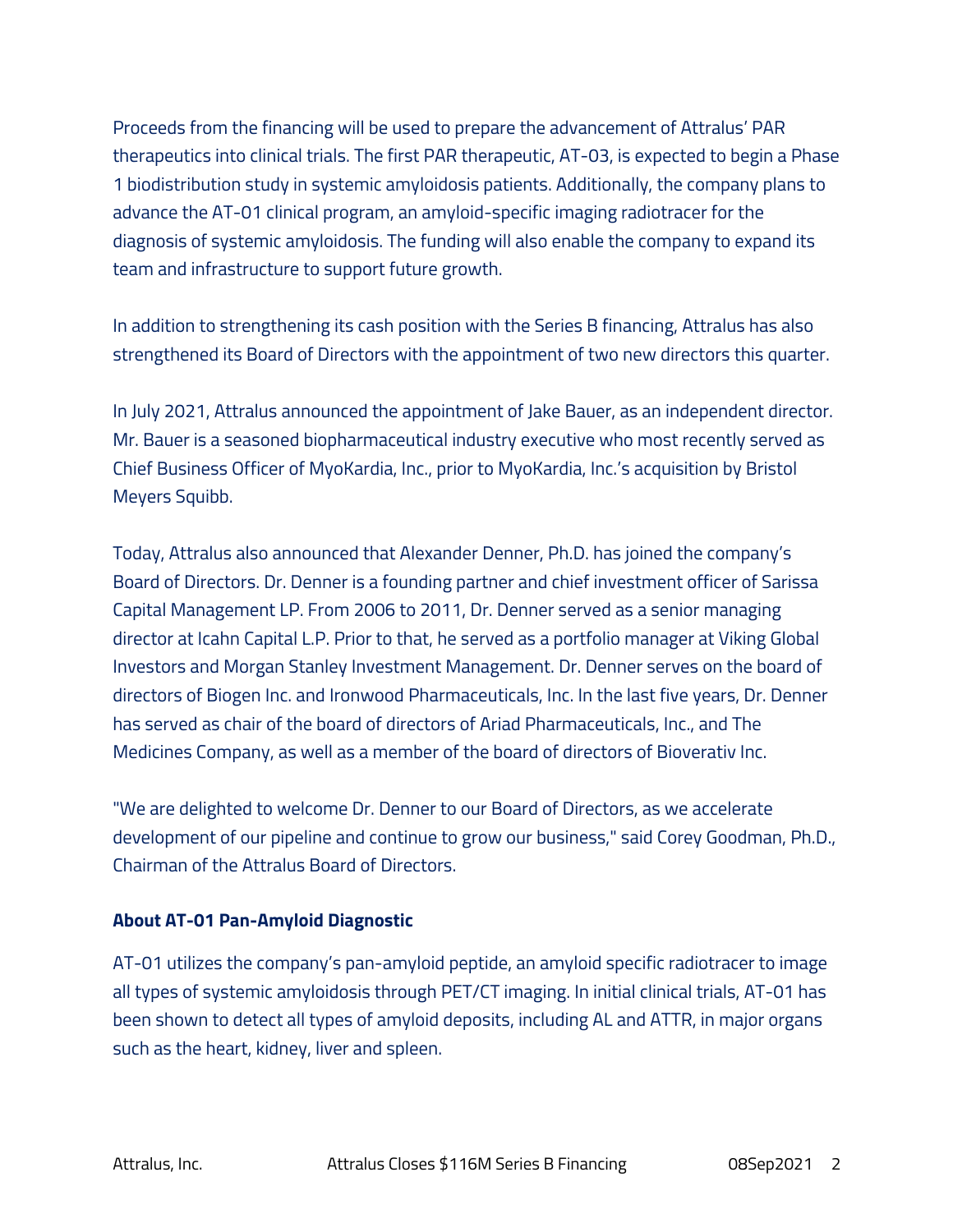# **About AT-02 PAR Therapeutic**

AT-02 is a full length IgG1 monoclonal antibody with the company's pan-amyloid peptide attached to the Ig light chain enabling binding to all types of amyloid deposits. The Fc region of the antibody stimulates the immune system to remove amyloid deposits that are bound by AT-02.

# **About AT-03 PAR Therapeutic**

AT-03 is a fusion of the company's PAR-SAP (Serum Amyloid Protein) technology with a single-chain Fc. The PAR-SAP component mediates binding to all types of amyloid deposits, and the single-chain Fc stimulates the immune system to remove amyloid deposits that are bound by AT-03.

# **About AT-04 PAR Therapeutic**

AT-04 is a fusion of the company's pan-amyloid peptide with the Fc component of an IgG1 antibody. The PAR-peptide mediates binding to all types of amyloid deposits, and the Fc stimulates the immune system to remove amyloid deposits that are bound by AT-04.

# **About Systemic Amyloidosis**

Systemic amyloidosis encompasses a diverse group of rare diseases that occur due to accumulation of toxic amyloid deposits in tissues and organs, a consequence of aberrant protein misfolding events. These diseases are progressive, debilitating and often fatal. Systemic amyloidosis is significantly underdiagnosed due to low awareness, lack of specific symptoms, and no current disease-specific diagnostics. The two most common forms of systemic amyloidosis are immunoglobulin light-chain (AL) amyloidosis and transthyretin amyloidosis (ATTR).

# **About Attralus**

Attralus is a clinical stage biopharmaceutical company focused on creating transformative medicines to improve the lives of patients with systemic amyloidosis. The company's proprietary pan-amyloid removal (PAR) therapeutics are designed to directly bind to and remove toxic amyloid in organs and tissues. By targeting the universal disease-causing pathology in systemic amyloidosis diseases, PAR therapeutics have the potential to treat and